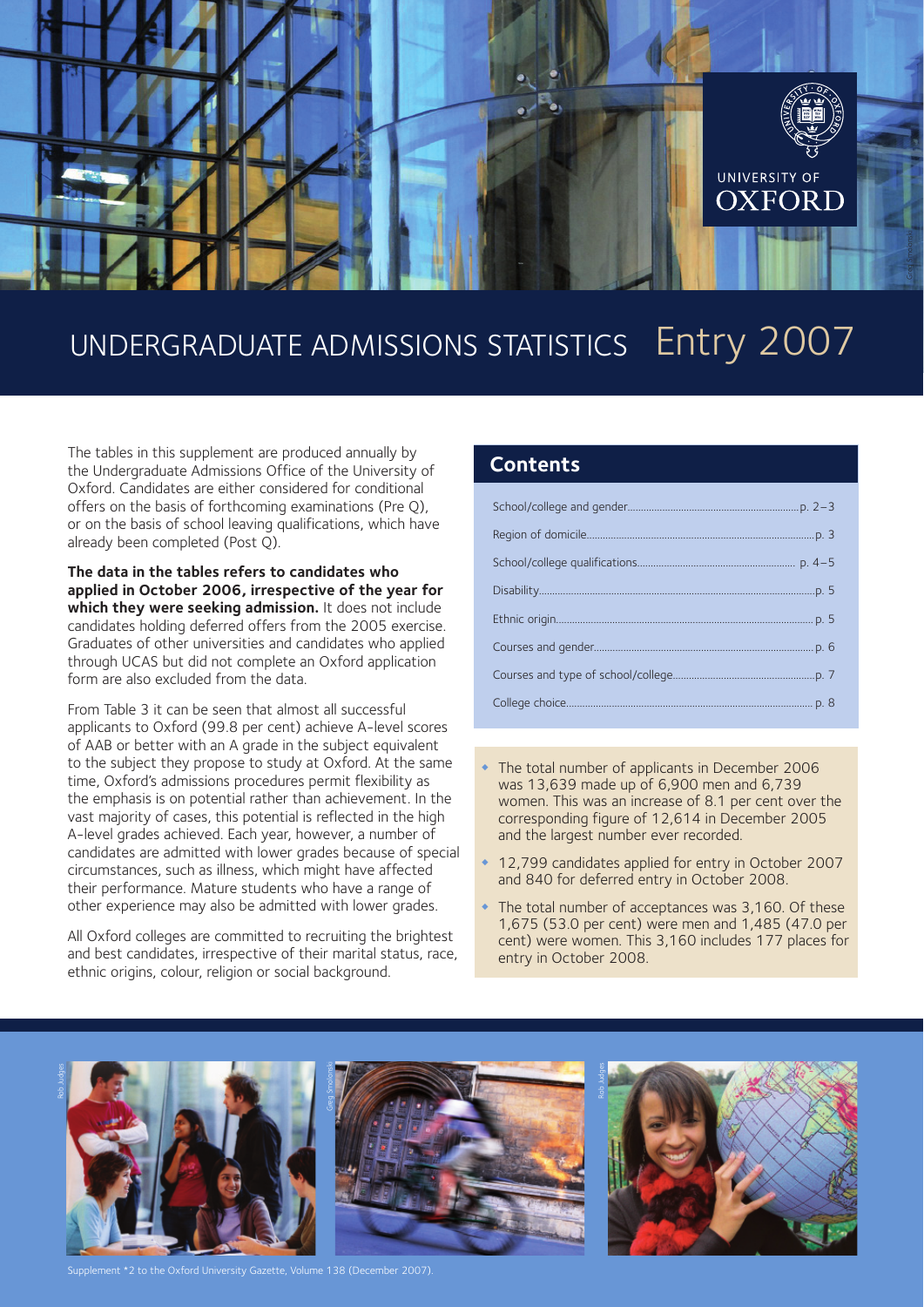## **School/college and gender**

**Table 1** Applications and acceptances by type of school/college and gender

- 1 The 'maintained' category comprises comprehensive schools, sixth-form centres, grammar schools and other secondary schools
- 2 The 'FE/HE' category comprises tertiary colleges, all types of further education colleges and higher education institutions
- 3 The 'maintained sector' category comprises the maintained, FE/HE, sixth-form colleges and grant maintained categories
- 4 'Other institutions' mainly comprises schools/colleges outside the UK, but also includes a few UK institutions that are not classified as either maintained or independent

|                                 | <b>Applications 2007</b> |       |        |       |       |       | <b>Acceptances 2007</b> |       |  |
|---------------------------------|--------------------------|-------|--------|-------|-------|-------|-------------------------|-------|--|
|                                 | M                        | F     | Total  | %     | M     | F     | Total                   | %     |  |
| Maintained <sup>1</sup>         | 1.765                    | 1.809 | 3.574  | 26.2  | 430   | 417   | 847                     | 26.8  |  |
| FE/HE2                          | 282                      | 343   | 625    | 4.6   | 44    | 55    | 99                      | 3.1   |  |
| Sixth-form colleges             | 554                      | 584   | 1.138  | 8.3   | 132   | 129   | 261                     | 8.3   |  |
| Grant maintained                | 530                      | 472   | 1.002  | 7.3   | 155   | 118   | 273                     | 8.6   |  |
| Maintained sectors              | 3,131                    | 3.208 | 6,339  | 46.5  | 761   | 719   | 1.480                   | 46.8  |  |
| Independent                     | 2,486                    | 2,152 | 4,638  | 34.0  | 777   | 628   | 1.405                   | 44.5  |  |
| Other institutions <sup>4</sup> | 423                      | 480   | 903    | 6.6   | 50    | 60    | 110                     | 3.5   |  |
| <b>Individuals</b>              | 860                      | 899   | 1.759  | 12.9  | 87    | 78    | 165                     | 5.2   |  |
| <b>Total</b>                    | 6.900                    | 6.739 | 13,639 | 100.0 | 1,675 | 1.485 | 3.160                   | 100.0 |  |

|                                 |       | <b>Applications 2006</b> |        |       |       |       | <b>Acceptances 2006</b> |       |  |
|---------------------------------|-------|--------------------------|--------|-------|-------|-------|-------------------------|-------|--|
|                                 | M     | F                        | Total  | %     | M     | F     | Total                   | %     |  |
| Maintained <sup>1</sup>         | 1.689 | 1.754                    | 3.443  | 27.3  | 437   | 420   | 857                     | 26.7  |  |
| FE/HE <sup>2</sup>              | 267   | 269                      | 536    | 4.2   | 64    | 40    | 104                     | 3.2   |  |
| Sixth-form colleges             | 511   | 537                      | 1.048  | 8.3   | 126   | 142   | 268                     | 8.4   |  |
| Grant maintained                | 550   | 423                      | 973    | 7.7   | 165   | 117   | 282                     | 8.8   |  |
| Maintained sectors              | 3.017 | 2,983                    | 6.000  | 47.5  | 792   | 719   | 1.511                   | 47.1  |  |
| Independent                     | 2.261 | 2.039                    | 4.300  | 34.1  | 762   | 629   | 1.391                   | 43.4  |  |
| Other institutions <sup>4</sup> | 408   | 421                      | 829    | 6.6   | 61    | 65    | 126                     | 3.9   |  |
| Individuals                     | 725   | 760                      | 1.485  | 11.8  | 94    | 86    | 180                     | 5.6   |  |
| <b>Total</b>                    | 6.411 | 6.203                    | 12.614 | 100.0 | 1.709 | 1.499 | 3,208                   | 100.0 |  |

#### **Table 1a** Success rate by type of school/college and gender

|                     |         | Success rate 2007 |           |
|---------------------|---------|-------------------|-----------|
|                     | $M(\%)$ | $F(\%)$           | $All(\%)$ |
| Maintained          | 744     | 23.1              | 23.7      |
| FE/HE               | 156     | 160               | 158       |
| Sixth-form colleges | 238     | 221               | 229       |
| Grant maintained    | 292     | 250               | 272       |
| Maintained sector   | 24.3    | 22.4              | 23.3      |
| Independent         | 31.3    | 29.2              | 30.3      |
| Other institutions  | 11.8    | 12.5              | 12.2      |
| Individuals         | 10.1    | 8.7               | 9.4       |
| Total               | 24.3    | 22.0              | 23.2      |

|                     |         | <b>Success rate 2006</b> |           |
|---------------------|---------|--------------------------|-----------|
|                     | $M(\%)$ | $F(\%)$                  | $All(\%)$ |
| Maintained          | 25.9    | 239                      | 249       |
| FE/HE               | 740     | 149                      | 194       |
| Sixth-form colleges | 24.7    | 264                      | 256       |
| Grant maintained    | 30.0    | 27.7                     | 290       |
| Maintained sector   | 26.3    | 24.1                     | 25.2      |
| Independent         | 33.7    | 30.8                     | 32.3      |
| Other institutions  | 15.0    | 15.4                     | 15.2      |
| Individuals         | 13.0    | 11.3                     | 12.1      |
| <b>Total</b>        | 26.7    | 24.2                     | 25.4      |



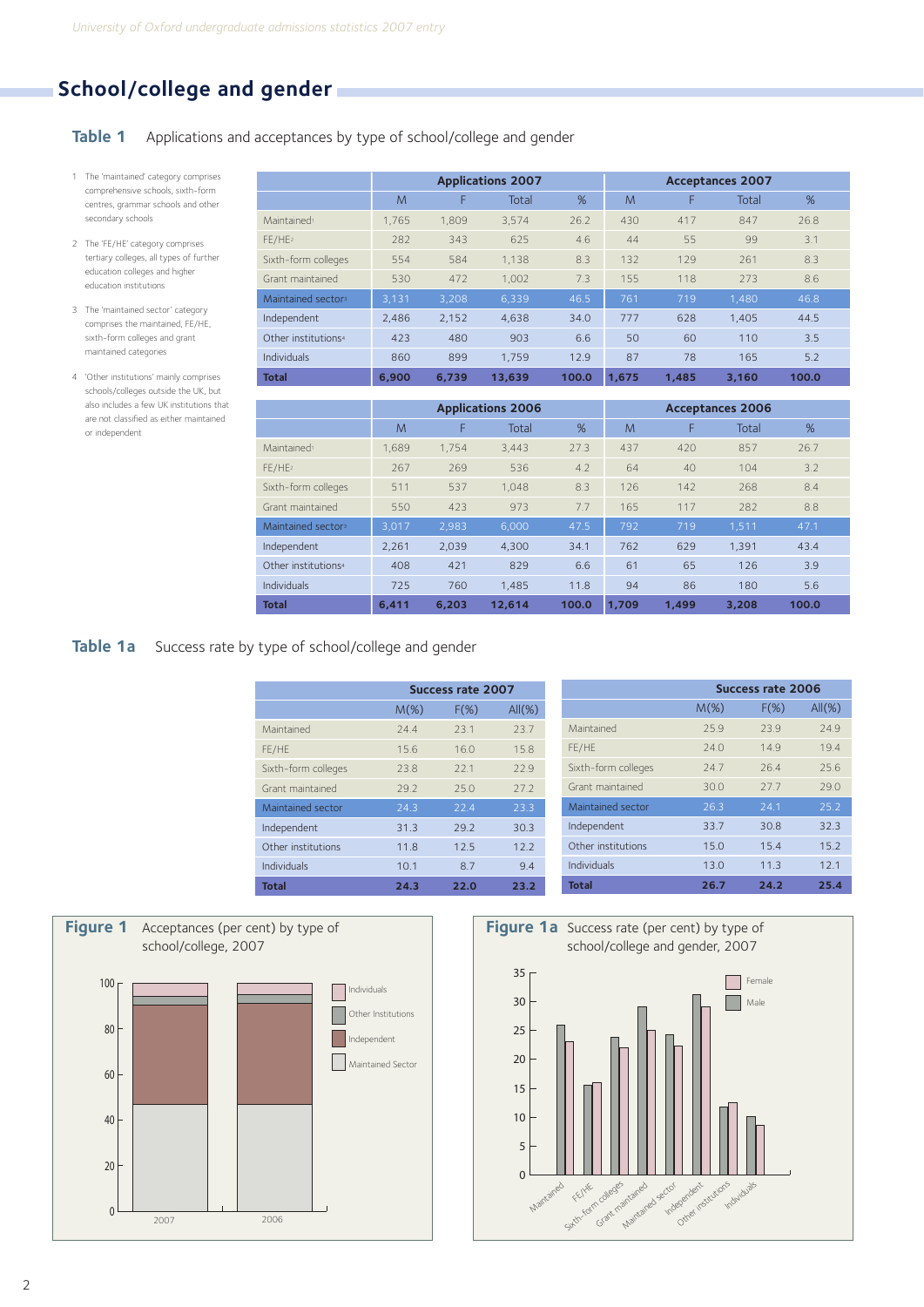#### **Table 1b** Success rate by application route

- Pre Q: pre-qualification, i.e. application before final school/college examination results are known
- Post Q: post-qualification, i.e. application after final school/college examination results are known

|                     |        | 2007  |      |            |     |       |             |       |        | 2006       |     |      |
|---------------------|--------|-------|------|------------|-----|-------|-------------|-------|--------|------------|-----|------|
|                     | Pre O  |       |      | Post Q     |     | Pre Q |             |       | Post Q |            |     |      |
|                     | App    | Acc   | SR%  | App        | Acc | SR%   | App         | Acc   | SR%    | App        | Acc | SR%  |
| Maintained sector   | 6.043  | 1.411 | 23.3 | 296        | 69  | 23.3  | 5.816       | 1.457 | 25.1   | 184        | 54  | 29.3 |
| Independent         | 4.097  | 1.207 | 29.5 | 541        | 198 | 36.6  | 3.832       | 1.191 | 31.1   | 468        | 200 | 42.7 |
| Others <sup>#</sup> | 2.180  | 220   | 10.1 | 482        | 55  | 11.4  | 1.894       | 237   | 12.5   | 420        | 69  | 16.4 |
| <b>Total</b>        | 12,320 | 2.838 |      | 23.0 1.319 | 322 |       | 24.4 11.542 | 2,885 |        | 25.0 1.072 | 323 | 30.1 |

SR Success rate

```
# Other institutions and 
individuals
```
## **Region of domicile**

**Table 2** Applications and acceptances by region of domicile

|                    | <b>Applications</b><br>for entry 2007 |       |           | <b>Acceptances</b><br>for entry 2007 | <b>Total number of</b><br>candidates accepted<br>through UCAS 2006 |       |  |
|--------------------|---------------------------------------|-------|-----------|--------------------------------------|--------------------------------------------------------------------|-------|--|
| Region of domicile | <b>No</b>                             | %     | <b>No</b> | %                                    | <b>No</b>                                                          | %     |  |
| North-East         | 227                                   | 1.7   | 67        | 2.1                                  | 13,003                                                             | 3.4   |  |
| North-West         | 978                                   | 7.2   | 234       | 7.4                                  | 39,396                                                             | 10.3  |  |
| Yorkshire & Humbs  | 536                                   | 3.9   | 141       | 4.5                                  | 26,070                                                             | 6.9   |  |
| East Midlands      | 529                                   | 3.9   | 136       | 4.3                                  | 21,196                                                             | 5.6   |  |
| West Midlands      | 849                                   | 6.2   | 210       | 6.6                                  | 28,410                                                             | 7.5   |  |
| Eastern            | 897                                   | 6.6   | 265       | 8.4                                  | 27,982                                                             | 7.3   |  |
| Greater London     | 2,057                                 | 15.1  | 617       | 19.5                                 | 53,387                                                             | 14.0  |  |
| South East         | 2,353                                 | 17.2  | 600       | 19.0                                 | 45,016                                                             | 11.8  |  |
| South West         | 1,222                                 | 8.9   | 324       | 10.3                                 | 26,893                                                             | 7.1   |  |
| Wales              | 437                                   | 3.2   | 80        | 2.5                                  | 16,417                                                             | 4.3   |  |
| Scotland           | 271                                   | 2.0   | 66        | 2.1                                  | 26,338                                                             | 6.9   |  |
| Northern Ireland   | 130                                   | 1.0   | 31        | 1.0                                  | 12,280                                                             | 3.2   |  |
| Overseas           | 3,153                                 | 23.1  | 389       | 12.3                                 | 44,468                                                             | 11.7  |  |
| <b>Total</b>       | 13,639                                | 100.0 | 3,160     | 100.0                                | 380,856                                                            | 100.0 |  |



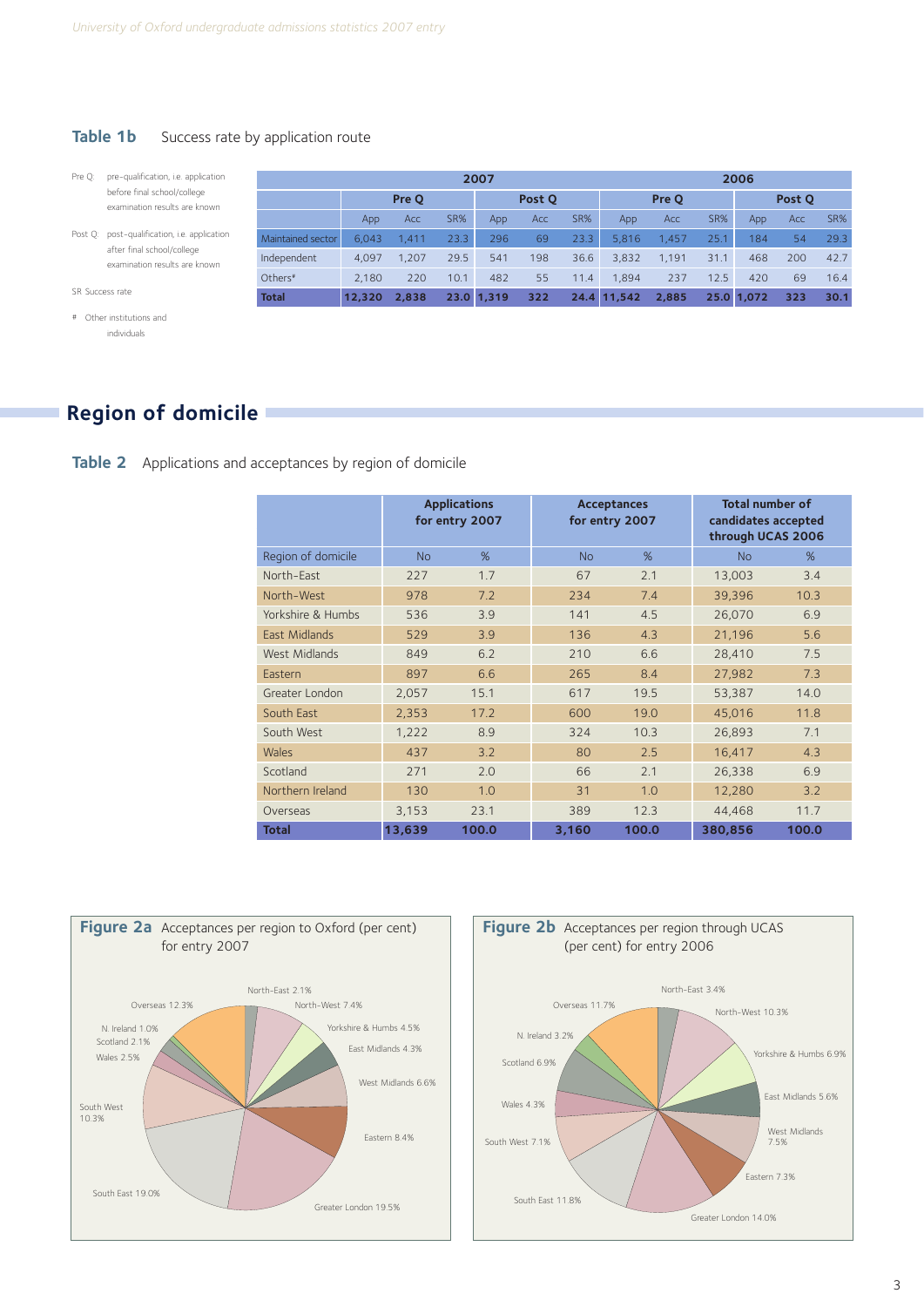## **School/college qualifications**

**Table 3** A-level scores of Post-Q acceptances, A-level scores required by Pre-Q candidates holding offers, and scores achieved by Pre-Q candidates

| The scoring system is as follows:<br>A-levels: |                                                 | <b>UCAS</b> score    | <b>Achieved by</b>                 | <b>Required from</b> | <b>Achieved by</b>      |       | <b>Total entry</b> |       |
|------------------------------------------------|-------------------------------------------------|----------------------|------------------------------------|----------------------|-------------------------|-------|--------------------|-------|
|                                                |                                                 |                      | Post-Q candidates Pre-Q candidates |                      | <b>Pre-Q candidates</b> |       | in Autumn 2007     |       |
|                                                | $A = 10$                                        |                      | holding                            | holding              | entering Oxford         |       |                    |       |
|                                                | $B = 8$                                         |                      | unconditional                      | conditional          | in Autumn 2007          |       |                    |       |
|                                                | $C = 6$                                         |                      | offers                             | offers               |                         |       |                    |       |
|                                                | $D = 4$                                         |                      | No of candidates                   | No of candidates     | <b>No</b>               | %     | <b>No</b>          | %     |
|                                                | $E = 2$                                         | 30 and over          | 254                                | 2,716                | 2,502                   | 97.5  | 2,694              | 97.4  |
| AS-levels:                                     |                                                 | 28                   | 8                                  | 32                   | 59                      | 2.3   | 66                 | 2.4   |
|                                                | $A = 5$                                         | 26                   | $\circ$                            | $\mathbf{1}$         | 3                       | 0.1   | 3                  | 0.1   |
|                                                | $B = 4$                                         | 24                   | $\circ$                            | 8                    | $\overline{2}$          | 0.1   | 3                  | 0.1   |
|                                                | $C = 3$                                         |                      |                                    |                      |                         |       |                    |       |
|                                                | $D = 2$                                         | 22                   | $\circ$                            | $\circ$              | $\Omega$                | 0.0   | $\circ$            | 0.0   |
|                                                | $E = 1$                                         | 20                   | $\circ$                            | $\mathbf{O}$         | $\Omega$                | 0.0   | $\overline{0}$     | 0.0   |
|                                                |                                                 | 18                   | $\circ$                            | $\circ$              | $\Omega$                | 0.0   | $\overline{0}$     | 0.0   |
| Pre O:                                         | pre-qualification, i.e.                         | 16                   | $\circ$                            | $\Omega$             | $\Omega$                | 0.0   | $\overline{O}$     | 0.0   |
|                                                | application before final                        | 14                   | $\overline{O}$                     | $\Omega$             | $\Omega$                | 0.0   | $\overline{0}$     | 0.0   |
|                                                | school/college examination                      | below 14             | $\circ$                            | $\Omega$             | $\circ$                 | 0.0   | $\overline{O}$     | 0.0   |
|                                                | results are known                               | Two A-levels         | $\overline{O}$                     | 96                   |                         | --    |                    |       |
| Post O:                                        | post-qualification, i.e.                        | Sub-total            | 262                                | 2,853                | 2,566                   | 100.0 | 2,766              | 100.0 |
|                                                | application after final                         | Other qualifications | 66                                 | 342                  |                         |       | 394                |       |
|                                                | school/college examination<br>results are known | <b>Total</b>         | 328                                | 3,195                |                         |       | 3,160              |       |
|                                                |                                                 |                      |                                    |                      |                         |       |                    |       |

Table 3a Average of achieved A-level scores by subject (based on three A-levels, averaged 2005-7)

| <b>University subject</b>               | <b>Score</b> |
|-----------------------------------------|--------------|
| Ancient and Modern History              | 30.0         |
| Archaeology and Anthropology            | 29.7         |
| Biochemistry                            | 29.9         |
| <b>Biological Sciences</b>              | 29.9         |
| Chemistry                               | 30.0         |
| Classical Archaeology & Ancient History | 29.8         |
| Classics                                | 29.9         |
| <b>Classics and English</b>             | 29.5         |
| Classics and Modern Languages           | 29.9         |
| <b>Computer Science</b>                 | 29.7         |
| Earth Sciences                          | 29.8         |
| <b>Economics and Management</b>         | 30.0         |
| <b>Engineering Science</b>              | 30.0         |
| <b>FFM</b>                              | 30.0         |
| English                                 | 29.9         |
| English and Modern Languages            | 30.0         |
| European and Middle Eastern Languages   | 29.9         |
| Experimental Psychology                 | 29.9         |
| Fine Art                                | 29.4         |
| Geography                               | 29.9         |
| History                                 | 29.9         |
| <b>History and Economics</b>            | 29.9         |
| History and English                     | 29.8         |
| History and Modern Languages            | 30.0         |

| <b>University subject</b>        | <b>Score</b> |
|----------------------------------|--------------|
| <b>History and Politics</b>      | 299          |
| History of Art                   | 29.9         |
| <b>Human Sciences</b>            | 29.9         |
| I aw                             | 29.9         |
| Law/LSE                          | 30.0         |
| Materials Science & MEM          | 29.9         |
| Mathematics                      | 29.9         |
| Mathematics and Computer Science | 30.0         |
| Mathematics and Philosophy       | 29.9         |
| Mathematics and Statistics       | 30.0         |
| Medicine                         | 30.0         |
| Modern Languages                 | 29.9         |
| Modern Languages & Linguistics   | 29.7         |
| Music                            | 29.8         |
| <b>Oriental Studies</b>          | 29.9         |
| Philosophy and Modern Languages  | 29.9         |
| Philosophy and Theology          | 29.8         |
| Physics                          | 30.0         |
| Physics and Philosophy           | 30.0         |
| Physiological Sciences           | 30.0         |
| PPF                              | 30.0         |
| PPP                              | 29.9         |
| Theology                         | 29.8         |
| <b>Total average</b>             | 29.9         |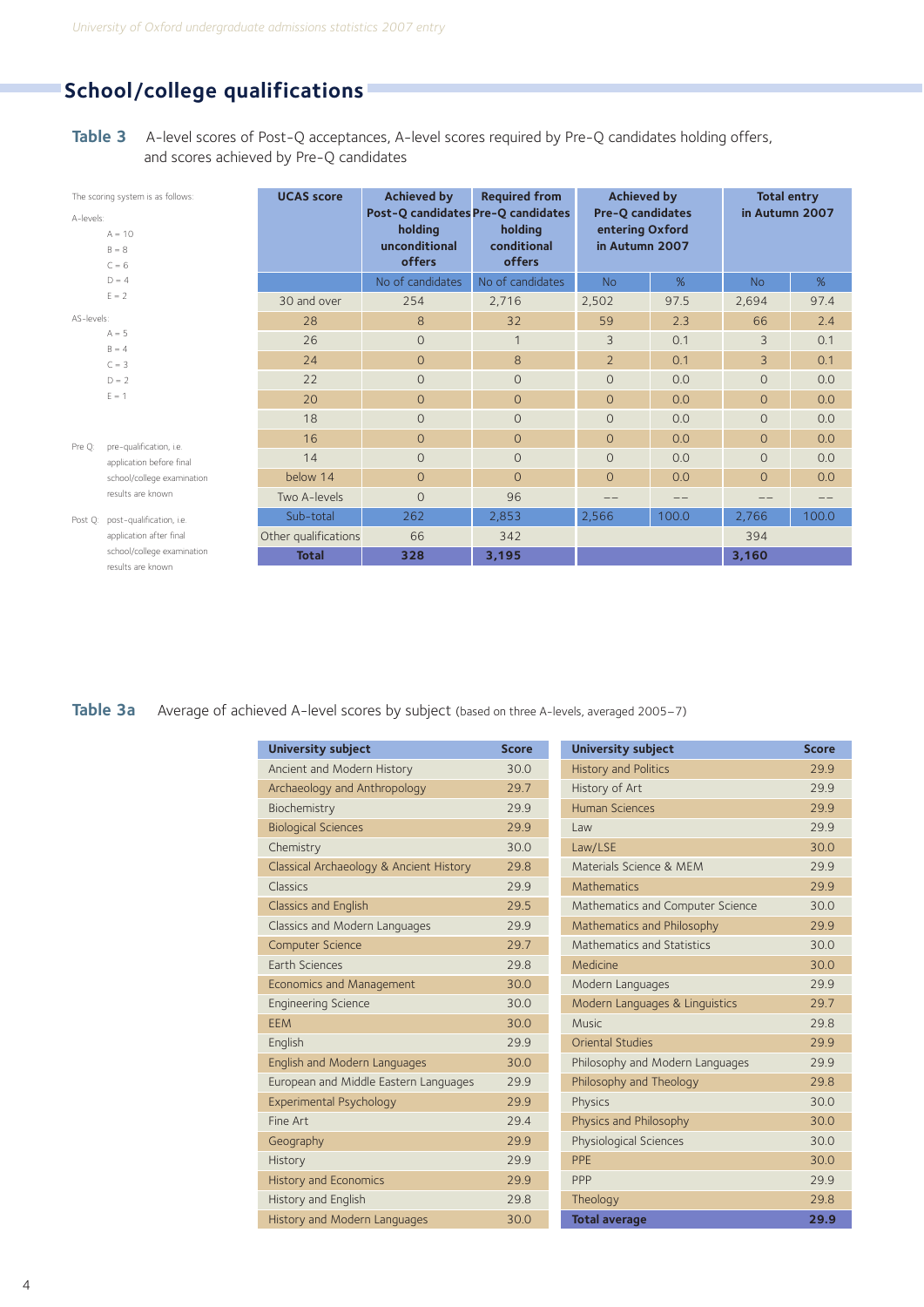#### Table 3b Conditional offers for candidates with other qualifications, for 2007 entry

| <b>Type of qualification</b>           | No of candidates |
|----------------------------------------|------------------|
| International Baccalaureate            | 139              |
| Scottish (Advanced Highers or Highers) | 59               |
| German Abitur                          | 25               |
| US APTs or SATs                        | 19               |
| French Baccalaureate                   | 18               |
| European Baccalaureate                 | $\overline{7}$   |
| Other                                  | 75               |
| <b>Total</b>                           | 342              |

## **Disability**

**Table 4** Applications, acceptances and success rate by disability

| 1 Specific learning difficulty                                                    | <b>Disability code</b> |      | <b>Applications</b> |                | <b>Acceptances</b> |      | Success rate (%) |
|-----------------------------------------------------------------------------------|------------------------|------|---------------------|----------------|--------------------|------|------------------|
| (e.g. dyslexia)                                                                   |                        | 2007 | 2006                | 2007           | 2006               | 2007 | 2006             |
| 2 Blind or partially sighted                                                      | $\overline{ }$         | 317  | 277                 | 93             | 73                 | 29.3 | 26.4             |
| 3 Deaf or hard of hearing                                                         | $\overline{2}$         | 8    | 24                  | $\overline{2}$ |                    | 25.0 | 29.2             |
| 4 Wheelchair/mobility difficulties                                                | 3                      | 31   | 18                  | 5              | 5                  | 16.1 | 27.8             |
| T Autistic spectrum disorder or Asperger's                                        | $\overline{4}$         | 13   | 12                  |                | 5                  | 15.4 | 41.7             |
| syndrome                                                                          | T                      | 23   | 17                  | 3              | 8                  | 13.0 | 47.1             |
| 6 Mental health difficulties                                                      | 6                      | 22   | 6                   | $\overline{4}$ | $\overline{2}$     | 18.2 | 33.3             |
| 7 Disability that cannot be seen, e.g.<br>diabetes, epilepsy or a heart condition | 7                      | 67   | 45                  | 13             | 14                 | 19.4 | 31.1             |
| 8 Two or more of the above                                                        | 8                      | 15   | 11                  | 6              | 3                  | 40.0 | 27.3             |
| 9 Disability, special need or medical                                             | 9                      | 98   | 80                  | 23             | 20                 | 23.5 | 25.0             |
| condition that is not listed above                                                | <b>Total</b>           | 594  | 490                 | 151            | 137                | 25.4 | 28.0             |

## **Ethnic origin**

Table 5 Applications, acceptances and success rate of home students by known ethnic origin, 2007

|                         |                | <b>Applications</b> |              |       |              |
|-------------------------|----------------|---------------------|--------------|-------|--------------|
|                         | <b>No</b>      | %                   | <b>No</b>    | (%)   | Success rate |
| Bangladeshi             | 25             | 0.2                 | 1            | < 0.1 | 4.0          |
| Chinese                 | 206            | 2.0                 | 51           | 1.9   | 24.8         |
| Indian                  | 389            | 3.8                 | 85           | 3.1   | 21.9         |
| Pakistani               | 114            | 1.1                 | 13           | 0.5   | 11.4         |
| Other Asian             | 140            | 1.4                 | 26           | 1.0   | 18.6         |
| <b>Black Caribbean</b>  | 34             | 0.3                 | 5            | 0.2   | 14.7         |
| <b>Black African</b>    | 137            | 1.3                 | 20           | 0.7   | 14.6         |
| <b>Black Other</b>      | $\overline{7}$ | 0.1                 | $\mathbf{1}$ | < 0.1 | 14.3         |
| White & Black Caribbean | 54             | 0.5                 | 13           | 0.5   | 24.1         |
| White & Black African   | 27             | 0.3                 | 13           | 0.5   | 48.1         |
| White & Asian           | 229            | 2.2                 | 79           | 2.9   | 34.5         |
| Other mixed             | 132            | 1.3                 | 33           | 1.2   | 25.0         |
| White                   | 8,785          | 84.7                | 2,351        | 86.6  | 26.8         |
| Other                   | 88             | 0.8                 | 25           | 0.9   | 28.4         |
| <b>Total</b>            | 10,367         | 100.0               | 2,716        | 100.0 | 26.2         |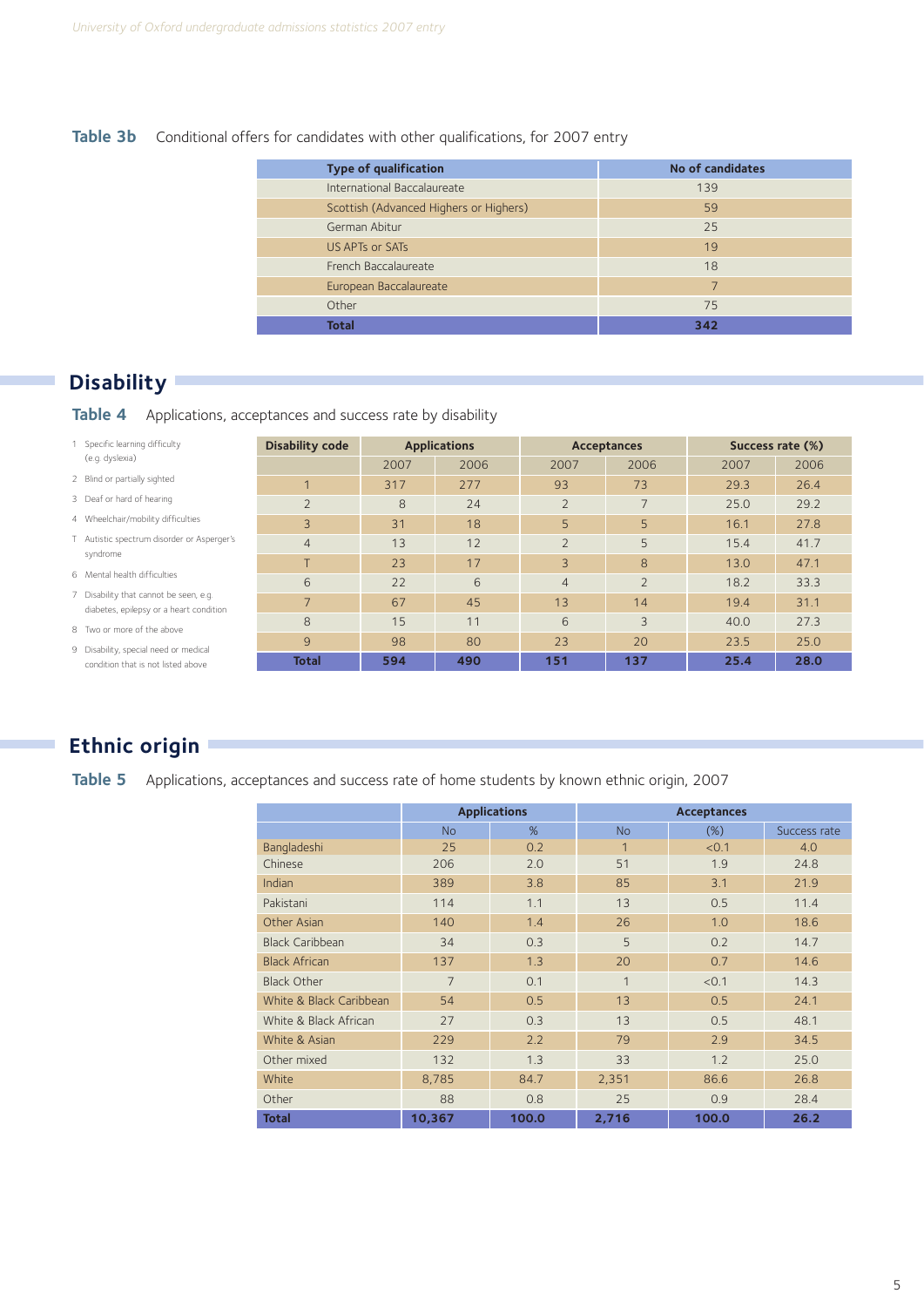## **Courses and gender**

**Table 6** Applications and acceptances by course and gender, 2007

|                                         | <b>Applications</b> |             |        | <b>Acceptances</b> |                |                | Success rate (%) |      |              |
|-----------------------------------------|---------------------|-------------|--------|--------------------|----------------|----------------|------------------|------|--------------|
|                                         | M                   | F           | Total  | M                  | F              | Total          | M                | F    | <b>Total</b> |
| <b>ARTS</b>                             |                     |             |        |                    |                |                |                  |      |              |
| Ancient & Modern History                | 49                  | 33          | 82     | 9                  | $\overline{7}$ | 16             | 18.4             | 21.2 | 19.5         |
| Archaeology and Anthropology            | 25                  | 47          | 72     | $\overline{9}$     | 12             | 21             | 36.0             | 25.5 | 29.2         |
| Classical Archaeology & Ancient History | 33                  | 58          | 91     | 6                  | 15             | 21             | 18.2             | 25.9 | 23.1         |
| Classics                                | 136                 | 119         | 255    | 55                 | 63             | 118            | 40.4             | 52.9 | 46.3         |
| Classics & English                      | 12                  | 27          | 39     | 5                  | $\overline{4}$ | 9              | 41.7             | 14.8 | 23.1         |
| Classics & Modern Languages             | 11                  | 20          | 31     | $\mathbf 0$        | $\overline{9}$ | 9              | $\mathbf 0$      | 45.0 | 29.0         |
| Economics & Management                  | 551                 | 292         | 843    | 69                 | 27             | 96             | 12.5             | 9.2  | 11.4         |
| English                                 | 359                 | 812         | 1,171  | 97                 | 142            | 239            | 27.0             | 17.5 | 20.4         |
| English & Modern Languages              | 24                  | 119         | 143    | 3                  | 20             | 23             | 12.5             | 16.8 | 16.1         |
| European & Middle Eastern Languages     | 17                  | 22          | 39     | 6                  | $\overline{7}$ | 13             | 35.3             | 31.8 | 33.3         |
| Fine Art                                | 41                  | 119         | 160    | 7                  | 14             | 21             | 17.1             | 11.8 | 13.1         |
| Geography                               | 133                 | 166         | 299    | 39                 | 46             | 85             | 29.3             | 27.7 | 28.4         |
| <b>History</b>                          | 449                 | 331         | 780    | 133                | 103            | 236            | 29.6             | 31.1 | 30.3         |
| History & Economics                     | 30                  | $\mathsf 9$ | 39     | 9                  | 3              | 12             | 30.0             | 33.3 | 30.8         |
| History & English                       | 25                  | 59          | 84     | 3                  | 6              | $\overline{9}$ | 12.0             | 10.2 | 10.7         |
| History & Modern Languages              | 42                  | 60          | 102    | $\overline{9}$     | 10             | 19             | 21.4             | 16.7 | 18.6         |
| History & Politics                      | 136                 | 101         | 237    | 27                 | 17             | 44             | 19.9             | 16.8 | 18.6         |
| History of Art                          | 13                  | 60          | 73     | $\overline{2}$     | 7              | 9              | 15.4             | 11.7 | 12.3         |
| Law                                     | 423                 | 536         | 959    | 85                 | 101            | 186            | 20.1             | 18.8 | 19.4         |
| Law/LSE                                 | 89                  | 188         | 277    | 9                  | 20             | 29             | 10.1             | 10.6 | 10.5         |
| Mathematics & Philosophy                | 46                  | 35          | 81     | 10                 | $\overline{9}$ | 19             | 21.7             | 25.7 | 23.5         |
| Modern Languages                        | 172                 | 334         | 506    | 57                 | 114            | 171            | 33.1             | 34.1 | 33.8         |
| Modern Languages & Linguistics          | 32                  | 44          | 76     | 9                  | 11             | 20             | 28.1             | 25.0 | 26.3         |
| <b>Music</b>                            | 78                  | 110         | 188    | 24                 | 30             | 54             | 30.8             | 27.3 | 28.7         |
| Oriental Studies                        | 81                  | 75          | 156    | 19                 | 21             | 40             | 23.5             | 28.0 | 25.6         |
| Philosophy & Modern Languages           | 20                  | 35          | 55     | 8                  | 5              | 13             | 40.0             | 14.3 | 23.6         |
| Philosophy & Theology                   | 58                  | 44          | 102    | 11                 | 8              | 19             | 19.0             | 18.2 | 18.6         |
| Physics & Philosophy                    | 56                  | 30          | 86     | 11                 | $\overline{2}$ | 13             | 19.6             | 6.7  | 15.1         |
| PPE                                     | 781                 | 510         | 1,291  | 145                | 93             | 238            | 18.6             | 18.2 | 18.4         |
| Theology                                | 54                  | 60          | 114    | 26                 | 24             | 50             | 48.1             | 40.0 | 43.9         |
| <b>TOTAL ARTS</b>                       | 3,976               | 4,455       | 8,431  | 902                | 950            | 1,852          | 22.7             | 21.3 | 22.0         |
| <b>SCIENCES</b>                         |                     |             |        |                    |                |                |                  |      |              |
| Biochemistry                            | 101                 | 137         | 238    | 41                 | 58             | 99             | 40.6             | 42.3 | 41.6         |
| <b>Biological Sciences</b>              | 101                 | 179         | 280    | 37                 | 68             | 105            | 36.6             | 38.0 | 37.5         |
| Chemistry                               | 310                 | 197         | 507    | 122                | 68             | 190            | 39.4             | 34.5 | 37.5         |
| Computer Science                        | 70                  | 12          | 82     | 21                 | $\mathcal{E}$  | 24             | 30.0             | 25.0 | 29.3         |
| Earth Sciences (Geology)                | 30                  | 37          | 67     | 16                 | 16             | 32             | 53.3             | 43.2 | 47.8         |
| <b>Engineering Science</b>              | 385                 | 77          | 462    | 113                | 23             | 136            | 29.4             | 29.9 | 29.4         |
| <b>EEM</b>                              | 77                  | 43          | 120    | $\overline{7}$     | $\delta$       | 15             | 9.1              | 18.6 | 12.5         |
| Experimental Psychology                 | 55                  | 187         | 242    | 14                 | 37             | 51             | 25.5             | 19.8 | 21.1         |
| <b>Human Sciences</b>                   | 26                  | 74          | 100    | $\overline{7}$     | 24             | 31             | 26.9             | 32.4 | 31.0         |
| Materials Science (inc. MEM)            | 41                  | 18          | 59     | 21                 | $\overline{7}$ | 28             | 51.2             | 38.9 | 47.5         |
| Mathematics                             | 521                 | 307         | 828    | 121                | 52             | 173            | 23.2             | 16.9 | 20.9         |
| Mathematics & Computer Science          | 46                  | $\sqrt{6}$  | 52     | 14                 | $\overline{2}$ | 16             | 30.4             | 33.3 | 30.8         |
| Mathematics & Statistics                | 67                  | 76          | 143    | 14                 | 15             | 29             | 20.9             | 19.7 | 20.3         |
| Medicine                                | 480                 | 605         | 1,085  | 74                 | 75             | 149            | 15.4             | 12.4 | 13.7         |
| Physics                                 | 548                 | 147         | 695    | 136                | 34             | 170            | 24.8             | 23.1 | 24.5         |
| Physiological Sciences                  | 16                  | 45          | 61     | 5                  | 19             | 24             | 31.3             | 42.2 | 39.3         |
| PPP                                     | 50                  | 137         | 187    | 10                 | 26             | 36             | 20.0             | 19.0 | 19.3         |
| <b>TOTAL SCIENCES</b>                   | 2,924               | 2,284       | 5,208  | 773                | 535            | 1,308          | 26.4             | 23.4 | 25.1         |
| <b>TOTAL</b>                            | 6,900               | 6,739       | 13,639 | 1,675              | 1,485          | 3,160          | 24.3             | 22.0 | 23.2         |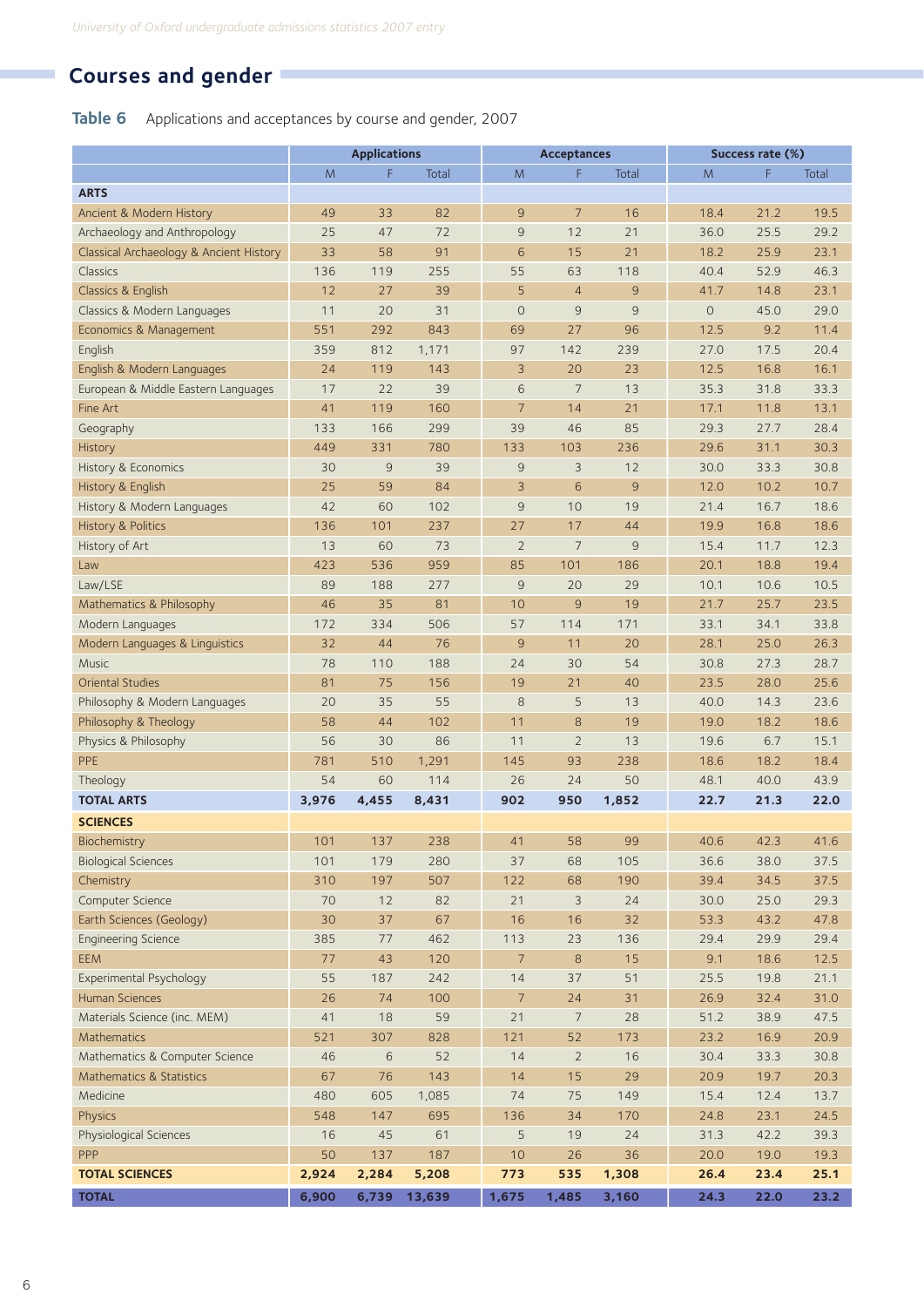## **Courses and type of school/college**

**Table 7** Three-year average<sup>\*</sup> of applications and acceptances by course and type of school/college, 2005–7

|                                  | <b>Maintained</b> |                |                  | Independent   |                | <b>Others</b>    |                |                |                      |
|----------------------------------|-------------------|----------------|------------------|---------------|----------------|------------------|----------------|----------------|----------------------|
|                                  | App               | Acc            | Success rate (%) | App           | Acc            | Success rate (%) | App            |                | Acc Success rate (%) |
| Arts                             |                   |                |                  |               |                |                  |                |                |                      |
| Ancient & Modern History         | $41+$             | $6-$           | 13.7             | 33            | $10+$          | 31.3             | 10             | $1+$           | 13.3                 |
| Archaeology and Anthropology     | $22+$             | $\overline{7}$ | 31.3             | $22+$         | 11             | 49.3             | $21 -$         | 5              | 24.2                 |
| Classical Arch & Ancient History | 47                | $10+$          | 22               | 33            | $8+$           | 25.3             | 11             | $1+$           | 12.1                 |
| Classics                         | $61 -$            | $26 -$         | 42.3             | 169           | $82+$          | 48.7             | 28             | $\overline{7}$ | 25                   |
| Classics & English               | 15                | $3+$           | 17.8             | $18+$         | $4+$           | 23.6             | $5+$           | $1+$           | 25                   |
| Classics & Modern Languages      | $\overline{7}$    | $2+$           | 33.3             | $23+$         | $7+$           | 31.4             | 3              | $0+$           | 11.1                 |
| Economics & Management           | $195 -$           | 32             | 16.4             | 241           | $43 -$         | 17.7             | $291+$         | 14             | 4.8                  |
| English                          | $600 -$           | $130+$         | 21.7             | $402 -$       | 107            | 26.6             | $129 -$        | $9-$           | 6.7                  |
| English & Modern Languages       | $72+$             | $11 -$         | 14.7             | 49            | $11 +$         | 23.1             | $18 -$         | $1+$           | 7.5                  |
| European & Mid Eastern Languages | $12 -$            | $5-$           | 40               | $22 -$        | $6+$           | 29.2             | $\overline{4}$ | $0+$           | 16.7                 |
| Fine Art                         | 73                | 8              | 11               | $44 -$        | $6-$           | 13               | $37 -$         | $6-$           | 15.5                 |
| Geography                        | $127+$            | $38 -$         | 29.6             | $133+$        | $48 -$         | 35.8             | 17             | $2+$           | 13.7                 |
| <b>History</b>                   | $368+$            | $107+$         | 29.1             | $360 -$       | 116            | 32.3             | $54-$          | $13 -$         | 23.6                 |
| History & Economics              | $16+$             | 6              | 36.7             | 14            | $3+$           | 23.8             | $12 -$         | $2 -$          | 14.3                 |
| History & English                | 53                | $7+$           | 13.8             | $16 -$        | $3 -$          | 17               | $15 -$         | $\mathbf{1}$   | 6.8                  |
| History & Modern Languages       | $53 -$            | 12             | 22.8             | 36            | $8-$           | 21.3             | 15             | $1 -$          | 4.4                  |
| <b>History &amp; Politics</b>    | $132 -$           | $24+$          | 18.5             | $77+$         | 16             | 20.7             | $58+$          | 6              | 10.3                 |
| History of Art                   | $22 -$            | $\overline{4}$ | 18.5             | $28+$         | $5 -$          | 16.5             | 15             | $2 -$          | 11.1                 |
| Law                              | $563+$            | 113            | 20.1             | $210+$        | $56+$          | 26.8             | $192+$         | $28+$          | 14.7                 |
| Law/LSE                          | $125 -$           | $15 -$         | 11.8             | $57 -$        | $8+$           | 14.7             | $93+$          | 5              | 5.4                  |
|                                  | $50-$             | $13+$          | 26.8             |               | $8+$           | 35.7             | 16             | $2 -$          | 10.4                 |
| Mathematics & Philosophy         |                   |                | 36               | $23+$         |                |                  |                |                |                      |
| Modern Languages                 | 221               | $80 -$         |                  | 225<br>$25 -$ | 83             | 36.9             | 45             | $11 -$         | 23.7                 |
| Modern Languages & Linguistics   | 30                | $11 -$         | 35.6             |               | 9              | 36.5             | $10 -$         | $\overline{2}$ | 20.7                 |
| <b>Music</b>                     | 91                | $28 -$         | 30.4             | $66-$         | $31 -$         | 46.7             | 11             | $1+$           | 21.1                 |
| <b>Oriental Studies</b>          | 51                | $14 +$         | 28.1             | $57+$         | $22+$          | 39               | 42             | $8+$           | 19.8                 |
| Philosophy & Modern Languages    | 23                | $\overline{7}$ | 30.4             | 27            | $8+$           | 30.9             | 10             | $\overline{2}$ | 20                   |
| Philosophy & Theology            | $45+$             | $6-$           | 12.5             | $46+$         | 13             | 28.1             | $14-$          | $3 -$          | 19.5                 |
| Physics & Philosophy             | $31 -$            | 5              | 16.3             | 26            | $6+$           | 24.4             | $13+$          | $1+$           | 10                   |
| PPE                              | 386               | 98             | 25.4             | $377+$        | $104+$         | 27.7             | $437+$         | $38+$          | 8.8                  |
| Theology                         | $51+$             | $19-$          | 36.4             | $57 -$        | 22             | 38.8             | $18+$          | $7 -$          | 36.4                 |
| <b>TOTAL ARTS</b>                | $3,583-$          | $846 -$        | 23.6             | $2,917-$      | $867 -$        | 29.7             | $1,644-$       | 181            | 11                   |
| <b>SCIENCES</b>                  |                   |                |                  |               |                |                  |                |                |                      |
| Biochemistry                     | 104               | 46             | 44.2             | $69-$         | 32             | 46.6             | 59             | 14             | 23.7                 |
| <b>Biological Sciences</b>       | 102               | 48             | 47.1             | $91 -$        | 45             | 49.6             | $44 -$         | 9              | 20.6                 |
| Chemistry                        | $221 -$           | $87 -$         | 39.3             | 170           | $83 -$         | 48.6             | 42             | $11 -$         | 25.4                 |
| Computer Science                 | $37+$             | 14             | 37.5             | 14            | $4+$           | 31.0             | 21             | $7+$           | 34.9                 |
| Earth Sciences (Geology)         | 39                | 20             | 51.3             | 15            | $6+$           | 42.2             | $9+$           | $1 -$          | 14.3                 |
| <b>Engineering Science</b>       | $160+$            | $58+$          | 36.4             | $159 -$       | $69-$          | 43.3             | $104 -$        | 12             | 11.6                 |
| Engineering & Computer Science   | 5                 | $1+$           | 26.7             | $4-$          | $\mathbf{1}$   | 27.3             | $6+$           | $1 -$          | 10.5                 |
| <b>EEM</b>                       | 14                | $4+$           | 31               | $17+$         | $5+$           | 30.8             | $61 -$         | $6+$           | 10.4                 |
| Experimental Psychology          | $131 -$           | 32             | 24.5             | $59-$         | $16+$          | 27.8             | $40+$          | $3+$           | 8.3                  |
| Human Sciences                   | $43+$             | $13+$          | 30.8             | $33 -$        | $14-$          | 41.8             | 27             | $6+$           | 23.5                 |
| Materials Science (inc MEM)      | $17 +$            | 10             | 57.7             | $27 -$        | $15 -$         | 55.0             | 14             | 3              | 21.4                 |
| Mathematics                      | $445 -$           | 94             | 21.1             | 219           | $74+$          | 33.9             | $58+$          | 13             | 22.3                 |
| Mathematics & Computer Science   | 33                | 11             | 33.3             | $5+$          | $3 -$          | 50.0             | 10             | $4-$           | 36.7                 |
| Mathematics & Statistics         | 57                | $10+$          | 18.1             | $42+$         | $13 -$         | 29.9             | $26+$          | 5              | 19                   |
| Medicine                         | $525 -$           | $72 -$         | 13.7             | $363+$        | $73 -$         | 20.0             | $167 -$        | $\overline{7}$ | 4.2                  |
| Physics                          | $421 -$           | $104 -$        | 24.6             | $167+$        | $61 -$         | 36.3             | $67+$          | 12             | 17.8                 |
| Physiological Sciences           | $23 -$            | 10             | 44.1             | $18 -$        | $\overline{7}$ | 39.6             | $4+$           | $\mathbf{1}$   | 23.1                 |
| PPP                              | $68 -$            | $13+$          | 19.7             | 50            | $15+$          | 30.7             | $53 -$         | $2 -$          | 3.2                  |
| <b>TOTAL SCIENCES</b>            | 2,444             | 648            | 26.5             | 1,521         | $535+$         | 35.2             | $813 -$        | $117+$         | 14.4                 |
| <b>TOTAL</b>                     | $6,027 -$         | $1,494-$       | 24.8             | 4,438-        | 1,402          | 31.6             | 2,456+         | $298+$         | 21.1                 |
|                                  |                   |                |                  |               |                |                  |                |                |                      |

The figures for applications and acceptances are given to the nearest whole number. + or - indicates whether the number has been rounded down or up.

# Three-year averages are given because proportions vary from year to year.